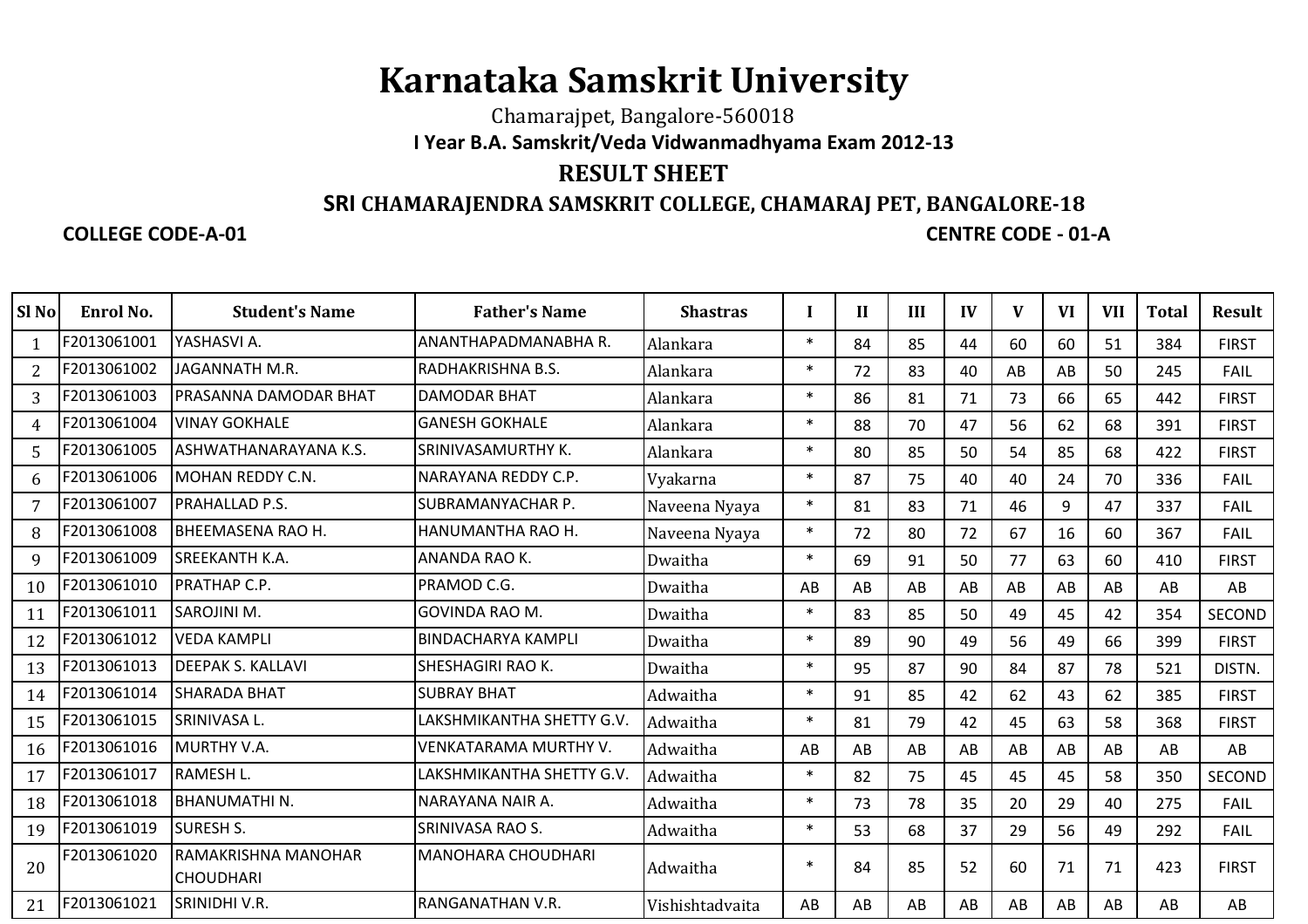| 22 | F2013061022 | RANGACHARI L.N.             | KRISHNAMACHARI L.N.         | Vishishtadvaita    | AB     | AB     | AB     | AB     | AB     | AB     | AB     | AB  | AB           |
|----|-------------|-----------------------------|-----------------------------|--------------------|--------|--------|--------|--------|--------|--------|--------|-----|--------------|
| 23 | F2013061023 | REVANASIDDAIAH              | <b>GURUPADAIAH</b>          | Shakti Vishishtadv | $\ast$ | 44     | 39     | 12     | 59     | 4      | 52     | 210 | <b>FAIL</b>  |
| 24 | F2013061024 | <b>SURESH S. JOGI</b>       | <b>SIDDAPPA</b>             | Jaina Siddhanta    | $\ast$ | 60     | 50     | 42     | 43     | 50     | 40     | 285 | <b>PASS</b>  |
| 25 | F2013061025 | RAGHUVEER A. DESHAPANDE     | <b>ASHOK RAO</b>            | Rigveda            | $\ast$ | 59     | $\ast$ | $\ast$ | $\ast$ | 51     | 382    | 492 | DISTIN.      |
| 26 | F2013061026 | RADHAKRISHNA P. BHAT        | PUTTAYYA N. BHAT            | Krishnayajurveda   | $\ast$ | $\ast$ | 90     | $\ast$ | $\ast$ | 60     | 384    | 534 | DISTN.       |
| 27 | F2013061027 | <b>RAMESHY.</b>             | NARAYANACHARYA Y.           | Krishnayajurveda   | $\ast$ | 30     | $\ast$ | $\ast$ | $\ast$ | 44     | 364    | 438 | <b>FAIL</b>  |
| 28 | F2013061028 | <b>SUBRAMANYA M.</b>        | DIVAKARA SHASTRY M.         | Krishnayajurveda   | $\ast$ | 51     | $\ast$ | $\ast$ | $\ast$ | 57     | 348    | 456 | DISTN.       |
| 29 | F2013061029 | <b>SUBBARAO G.N.</b>        | NANJUNDAIAH                 | Shuklaayajurveda   | $\ast$ | 53     | $\ast$ | $\ast$ | $\ast$ | 53     | 350    | 456 | DISTN.       |
| 30 | F2013061030 | <b>ASHOK KUMAR K.S.</b>     | SANJEEVAPPA K.N.            | Shuklaayajurveda   | $\ast$ | 80     | $\ast$ | $\ast$ | $\ast$ | 64     | 350    | 494 | DISTN.       |
| 31 | F2013061031 | RAJENDRA PRASAD R.          | RAGOTHAMA ACHAR             | Shuklaayajurveda   | $\ast$ | 42     | $\ast$ | $\ast$ | $\ast$ | 43     | 351    | 436 | <b>FIRST</b> |
| 32 | F2013061032 | RAMESH G.S.                 | SUBBARAYA G.N.              | Shuklaayajurveda   | $\ast$ | 63     | $\ast$ | $\ast$ | $\ast$ | 50     | 342    | 455 | DISTN.       |
| 33 | F2013061033 | <b>ANANTHA RAO H.L.</b>     | LAKSHMAN RAO H.G.           | Shuklaayajurveda   | $\ast$ | 47     | $\ast$ | $\ast$ | $\ast$ | 55     | 342    | 444 | <b>FIRST</b> |
| 34 | F2013061034 | <b>VINAYKUMAR G.N.</b>      | NAGARAJ S.                  | Shuklaayajurveda   | $\ast$ | 55     | $\ast$ | $\ast$ | $\ast$ | 61     | 348    | 464 | DISTN.       |
| 35 | F2013061035 | RAMANATH H.S.               | <b>SREEPADA RAO H.S.</b>    | Shuklaayajurveda   | $\ast$ | 69     | $\ast$ | $\ast$ | $\ast$ | 62     | 342    | 473 | DISTN.       |
| 36 | F2013061036 | YAMUNA G.S.                 | SHESHADRI IYENGAR G.K.      | Vishishtadvaita    | $\ast$ | 81     | 86     | 41     | 40     | 41     | 71     | 360 | <b>FIRST</b> |
| 37 | F2013061727 | <b>RAGHAVENDRA A</b>        | <b>ANANTH RAO</b>           | Shuklaayajurveda   | $\ast$ | 60     | $\ast$ | $\ast$ | $\ast$ | 61     | 370    | 491 | DISTN.       |
| 38 | R2012021004 | KOTRESH B.A.                | <b>AJJAIAH SWAMY B.G.</b>   | Alankara           | $\ast$ | $\ast$ | $\ast$ | $\ast$ | $\ast$ | 66     | $\ast$ | 66  | <b>PASS</b>  |
| 39 | R2012021006 | <b>GIRISH M.R.</b>          | RAJASHEKAR M.L.             | Alankara           | $\ast$ | $\ast$ | $\ast$ | $\ast$ | $\ast$ | 82     | $\ast$ | 82  | <b>PASS</b>  |
| 40 | R2012021007 | <b>SHARADA BHAT P.</b>      | <b>GANESHKUMAR</b>          | Alankara           | $\ast$ | $\ast$ | $\ast$ | $\ast$ | $\ast$ | 70     | $\ast$ | 70  | <b>PASS</b>  |
| 41 | R2012021009 | VEERABHADRAIAH O.M.         | NEELAKANTIAH O.M.           | Alankara           | $\ast$ | $\ast$ | $\ast$ | 50     | $\ast$ | 73     | $\ast$ | 123 | <b>PASS</b>  |
| 42 | R2012021011 | <b>BHARGAVI DEVI T.V.</b>   | VILOCHANA SHARMA T.R.       | Alankara           | $\ast$ | $\ast$ | $\ast$ | 20     | 18     | $\ast$ | $\ast$ | 38  | <b>FAIL</b>  |
| 43 | R2012021012 | <b>KARTHIK L.</b>           | LAKSHMIKANTH B.K.           | Alankara           | $\ast$ | 66     | 85     | 59     | 54     | 62     | 40     | 366 | <b>PASS</b>  |
| 44 | R2012021013 | SATHYENDRA V.S.             | SHARMA S.N.                 | Alankara           | $\ast$ | 57     | $\ast$ | 64     | $\ast$ | 60     | $\ast$ | 181 | <b>PASS</b>  |
| 45 | R2012021015 | RANGARAJU K.B.              | <b>BARATHVAJA</b>           | Alankara           | $\ast$ | 52     | $\ast$ | $\ast$ | $\ast$ | 72     | $\ast$ | 72  | <b>PASS</b>  |
| 46 | R2012021022 | SREENIVASA H.V.             | <b>VENKATESHA BHAT H.S.</b> | Vyakarna           | $\ast$ | $\ast$ | $\ast$ | 40     | 40     | 27     | $\ast$ | 107 | FAIL         |
| 47 | R2012021025 | ABHILASH Y.G.               | <b>GURURAJA Y.K.</b>        | Dwaitha            | AB     | AB     | AB     | AB     | AB     | AB     | AB     | AB  | AB           |
| 48 | R2012021026 | <b>BINDUMADHAV R. KERUR</b> | RAMACHANDRA D. KERUR        | Dwaitha            | $\ast$ | 80     | 90     | $\ast$ | 48     | 58     | 65     | 341 | <b>PASS</b>  |
| 49 | R2012021028 | <b>VENKATESH S.</b>         | SRINIVASAMURTHY T.M.        | Adwaitha           | $\ast$ | $\ast$ | $\ast$ | $\ast$ | 31     | 50     | $\ast$ | 81  | FAIL         |
| 50 | R2012021030 | <b>SHRIMATI BHAT</b>        | RAMACHANDRA BHAT            | Adwaitha           | $\ast$ | $\ast$ | $\ast$ | $\ast$ | $\ast$ | 41     | $\ast$ | 41  | <b>PASS</b>  |
| 51 | R2012021032 | MANJUNATHA GANAPATI BHAT    | <b>GANAPATI V. BHAT</b>     | Adwaitha           | $\ast$ | 92     | $\ast$ | $\ast$ | $\ast$ | $\ast$ | $\ast$ |     | <b>PASS</b>  |
| 52 | R2012021033 | KIRAN KUMAR K.G.            | <b>GOPAL DEEKSHITH K.N.</b> | Adwaitha           | $\ast$ | $\ast$ | $\ast$ | $\ast$ | AB     | $\ast$ | $\ast$ | AB  | AB           |
| 53 | R2012021035 | <b>VIJAYA KUMAR P.</b>      | VIDYAPATHI RAO P.           | Adwaitha           | $\ast$ | $\ast$ | $\ast$ | $\ast$ | $\ast$ | AB     | $\ast$ | AB  | AB           |